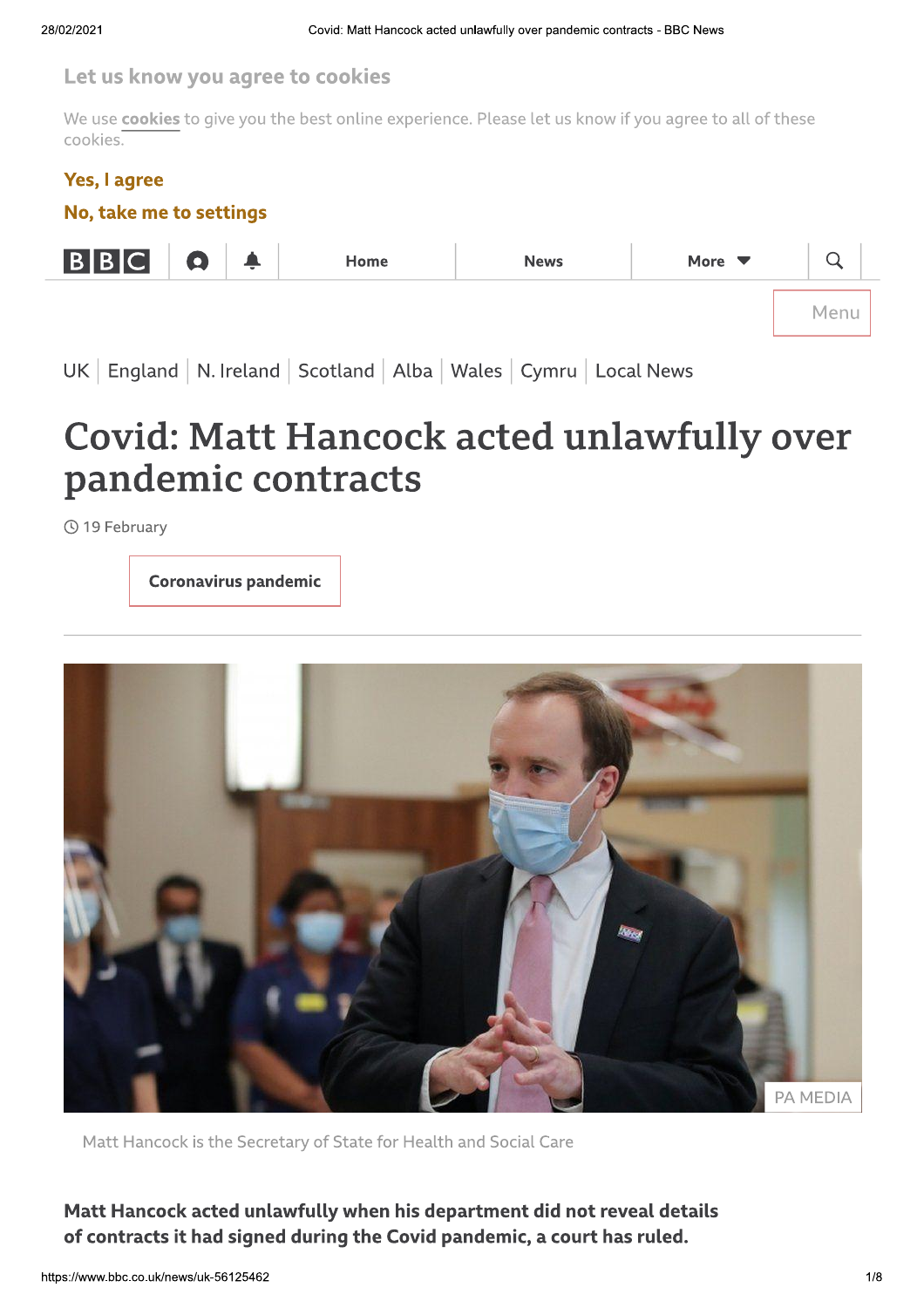A judge said the health secretary had "breached his legal obligation" by not publishing details within 30 days of contracts being signed.

The public had a right to know where the "vast" amounts spent had gone and how contracts were awarded, he added.

The government said it fully recognised the "importance of transparency".

But Labour claimed the government's awarding of contracts was "plagued by a lack of transparency, cronyism and waste".

The Department for Health and Social Care (DHSC) has struck deals worth hundreds of millions of pounds during the coronavirus pandemic.

## 'Wholesale failure'

Campaign group the Good Law Project and three MPs - Labour's Debbie Abrahams, Green Caroline Lucas and Lib Dem Layla Moran - took legal action against the department over its "wholesale failure" to disclose details of the contracts agreed.

Under the law, the government is required to publish a "contract award notice" within 30 days of the awarding any contracts for public goods or services worth more than £120,000.

The Good Law Project also claimed that the government breached its own transparency policy, which requires the publication of details of public contracts worth more than £10,000.

In his ruling, Mr Justice Chamberlain said: "There is now no dispute that, in a substantial number of cases, the secretary of state breached his legal obligation to publish contract award notices within 30 days of the award of contracts.

"There is also no dispute that the secretary of state failed to publish redacted contracts in accordance with the transparency policy."

The judge said the health secretary had spent "vast quantities" of public money on Covid-related goods and services during 2020.

"The public were entitled see who this money was going to, what it was being spent on and how the relevant contracts were awarded," he added.

He said this was important so that competitors of those awarded contracts could understand whether the obligations had been breached.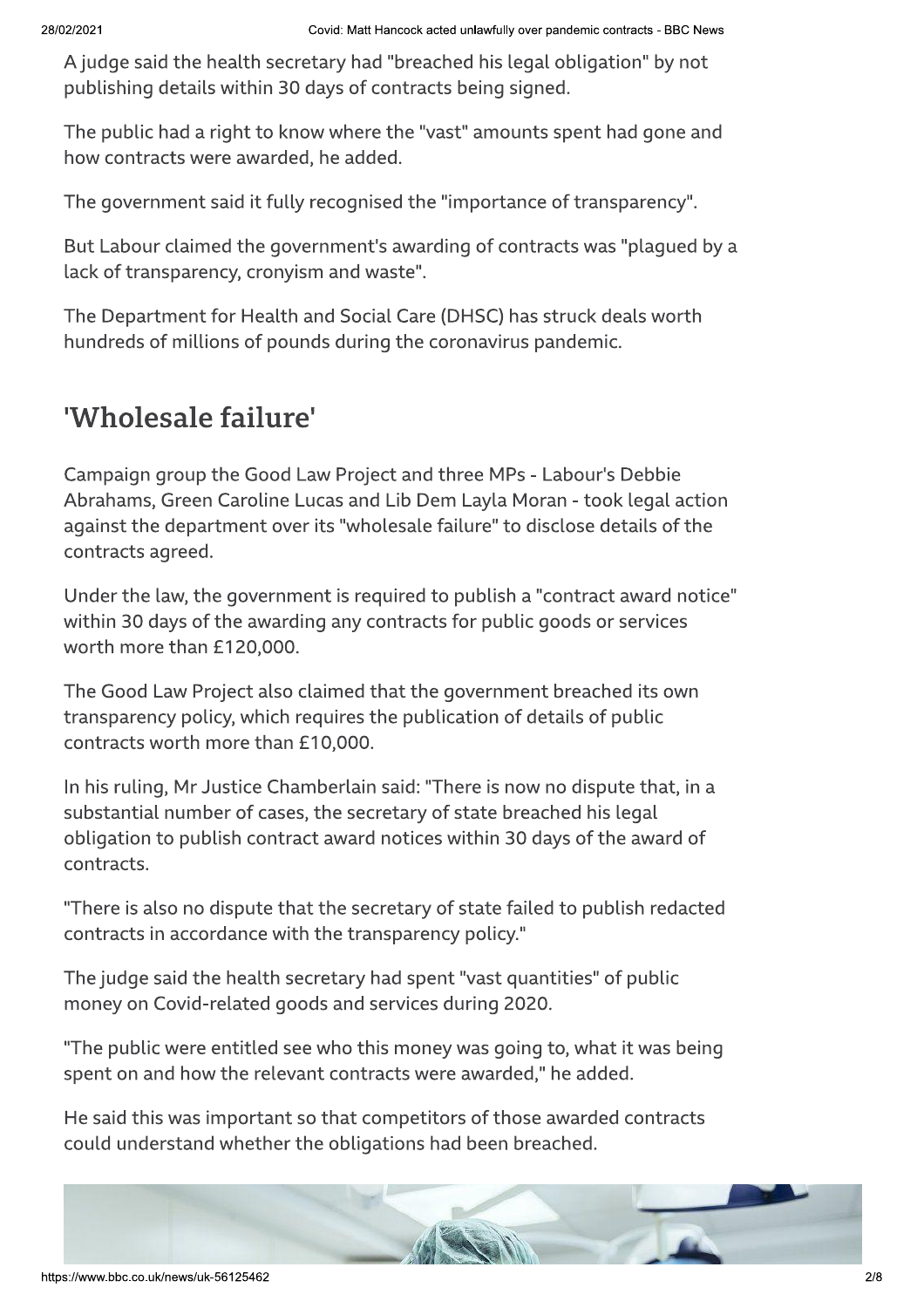2021 **1988** Covid: Matt Hancock acted unlawfully over pandemic contracts - BBC News



But he added that the DHSC's "historic failure" to publish details of contracts awarded during the pandemic was "an excuse, not a justification".

However, the judge dismissed the Good Law Project's argument that there had been a department-wide "policy of de-prioritising compliance" with the law and guidance.

been a department-wide "policy of de-prioritising compliance" with the law<br>then a department-wide "policy of de-prioritising compliance" with the law<br>and guidance.<br>**Cronyism'**<br>"This judgement is a victory for all of us con

--!""!!--#\$#%\$ &-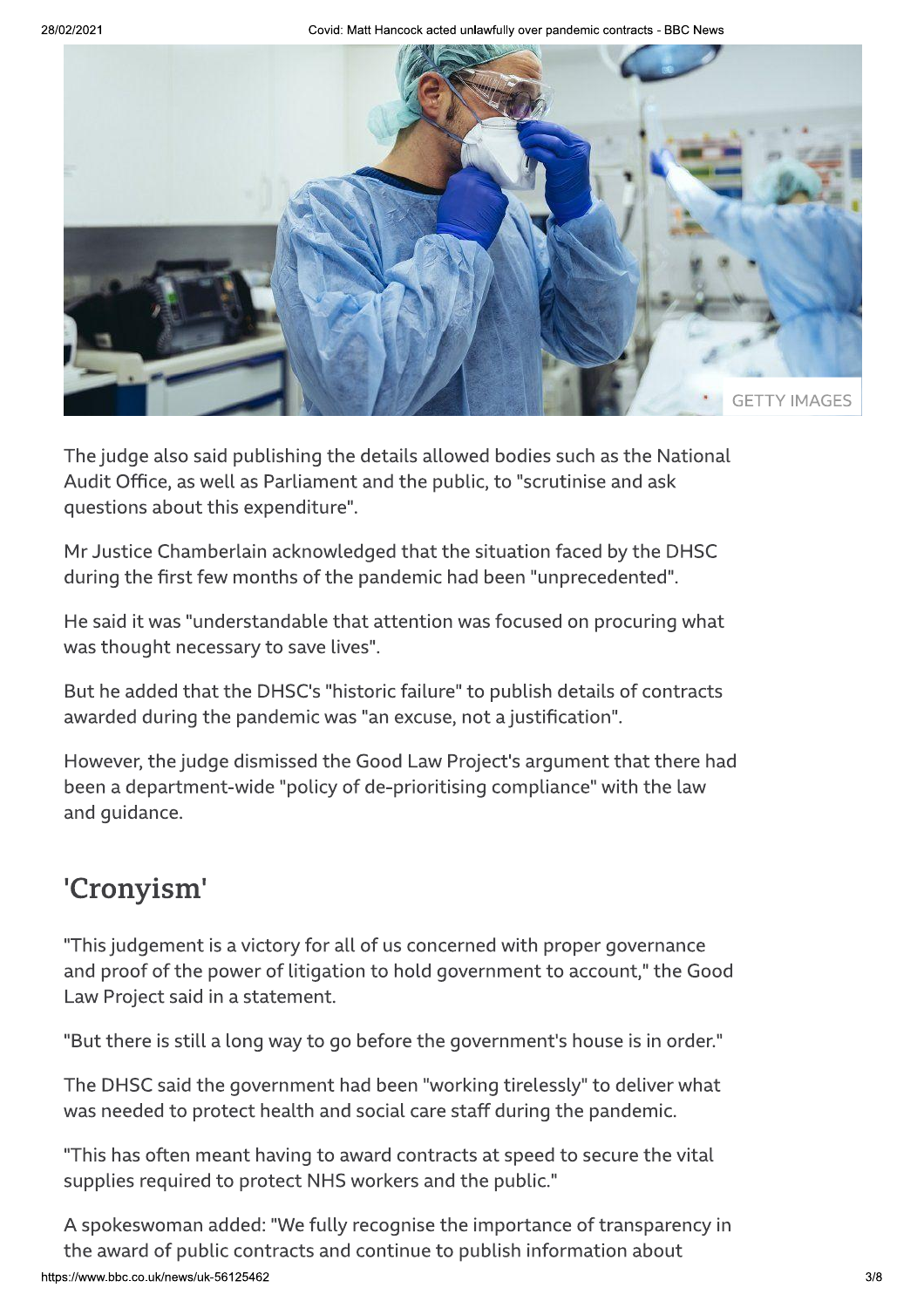contracts awarded as soon as possible."

For Labour, shadow Cabinet Office minister Rachel Reeves called the judgement "troubling and unsurprising, and a perfect example of how this government believes it is one rule for them another for the rest of us".

She added: "This government's contracting has been plagued by a lack of transparency, cronyism and waste and they must take urgent steps to address this now - by winding down emergency procurement, urgently releasing details of the VIP fast lane, and publishing all outstanding contracts by the end of the month."

#### **Related Topics**



#### More on this story

Covid spending: MPs' contacts were given priority

18 November 2020

#### Labour urges ministers to 'clean up' Covid contracts

8 February

#### **Top Stories**

#### Sunak pledges help in 'remaining stages of crisis'

But the chancellor says he wants "to be honest" with the public about the shock suffered by the economy.

**① 2 hours ago** 

#### More than 20m in UK have had first Covid jab

**① 1 hour ago** 

Brazil 'variant of concern' detected in UK https://www.bbc.co.uk/news/uk-56125462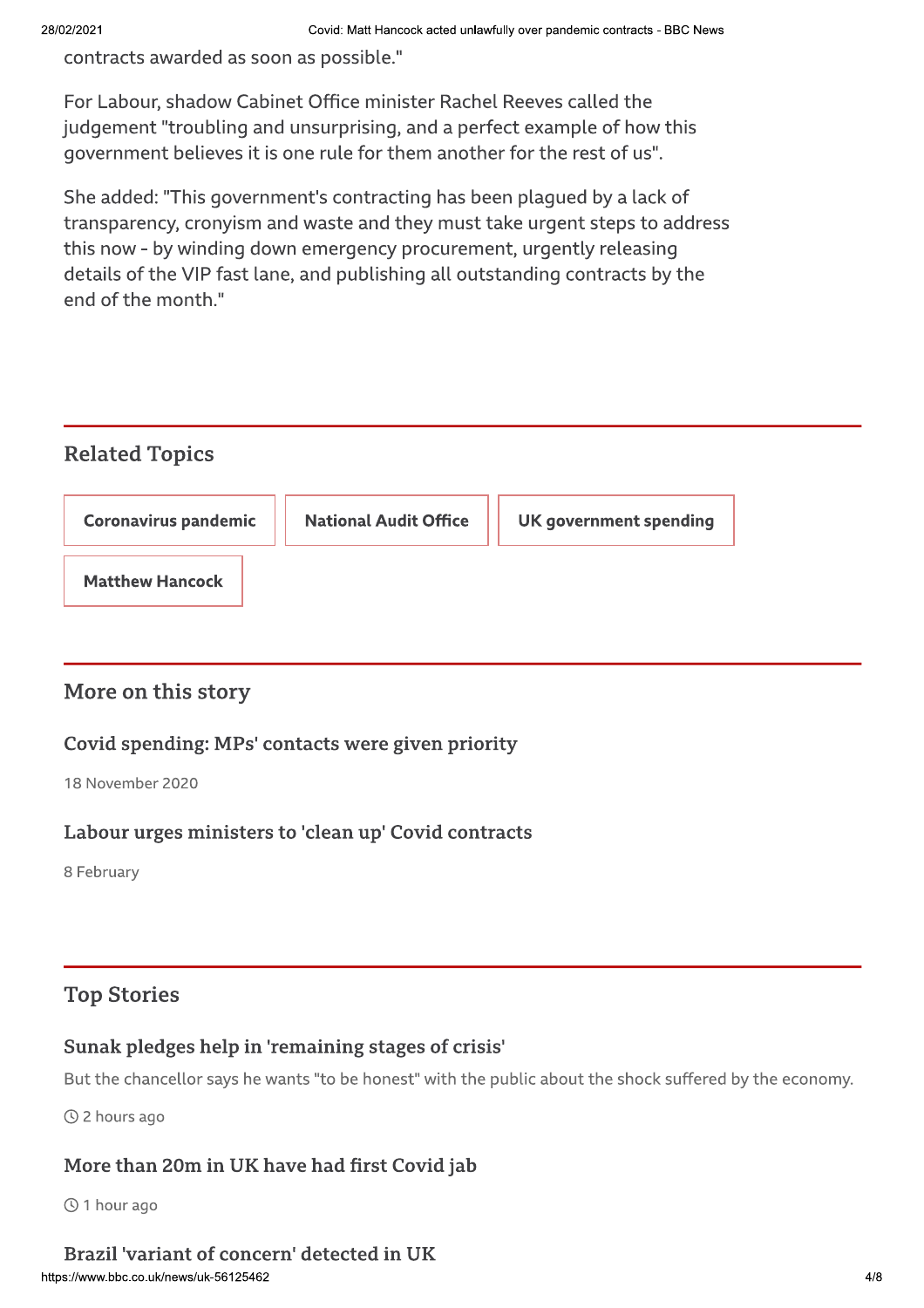⊙ 23 minutes ago

#### **Features**



'Daddy's train has been in a train crash'



What to expect from the Golden Globe **Awards** 



'Love Island star transformed my business'



The challenge of being gay and an MI6 spy



The kiss: A seminal moment, a total accident



https://www.bbc.co.uk/news/uk-56125462



Has China lifted 100 million out of poverty?

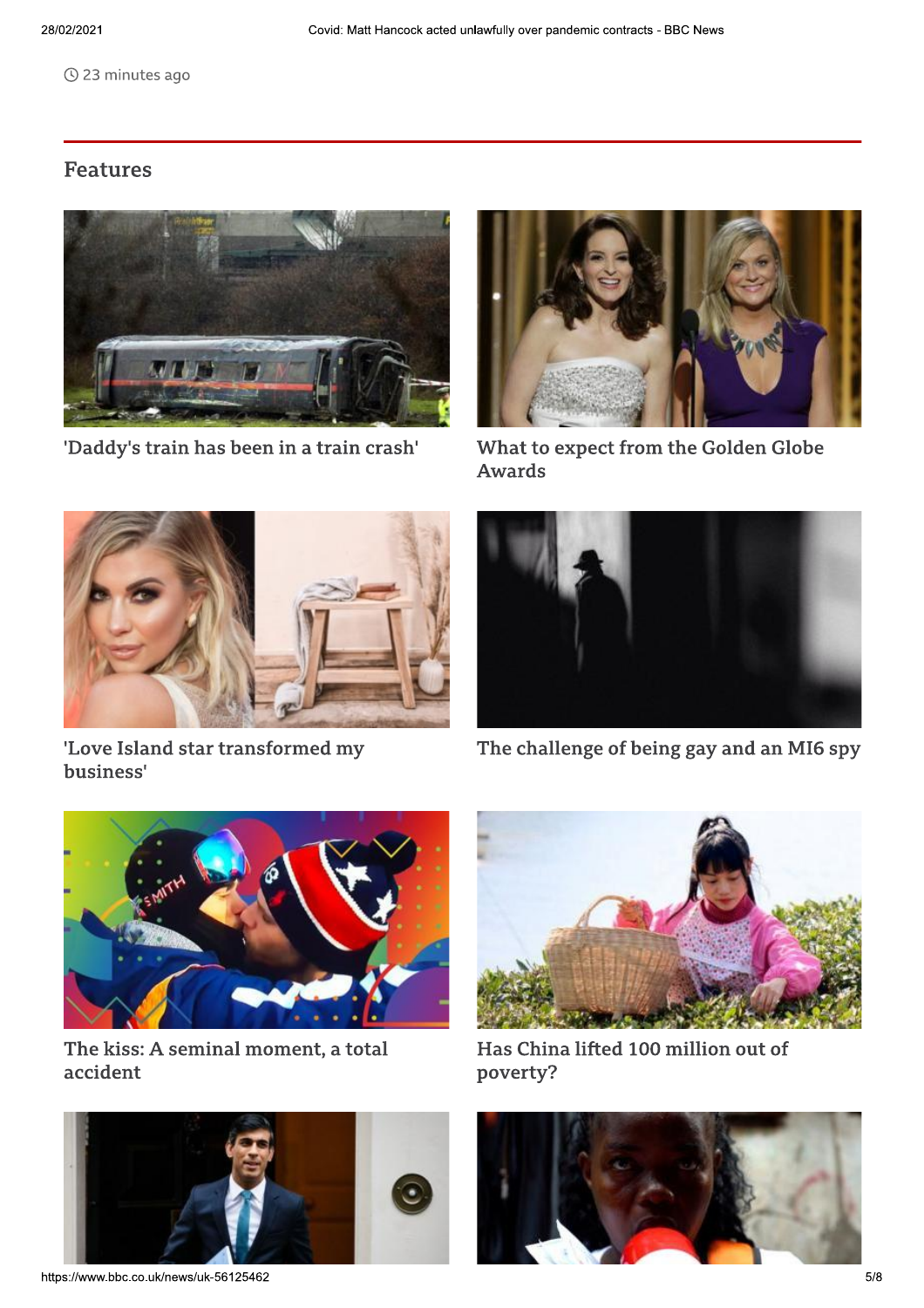

Budget 2021: The challenge facing Sunak



```
'My employer treats me like a slave'
```


Longing for the return of the New York moment

### **Elsewhere on the BBC**



What do RuPaul and Aristotle have in common?

A lesson in the art of persuasion reveals it all...

Red Nose Day is back on Friday 19 March!

Find out how you can get involved in Comic Relief

| <b>Most Read</b>                                  |   |
|---------------------------------------------------|---|
| Brazil 'variant of concern' detected in UK        |   |
| UK reports 6,035 cases on Sunday                  |   |
| <b>BBC condemns abuse of Six Nations reporter</b> | 3 |
| Coronation Street star Johnny Briggs dies aged 85 |   |
| https://www.bbc.co.uk/news/uk-56125462            |   |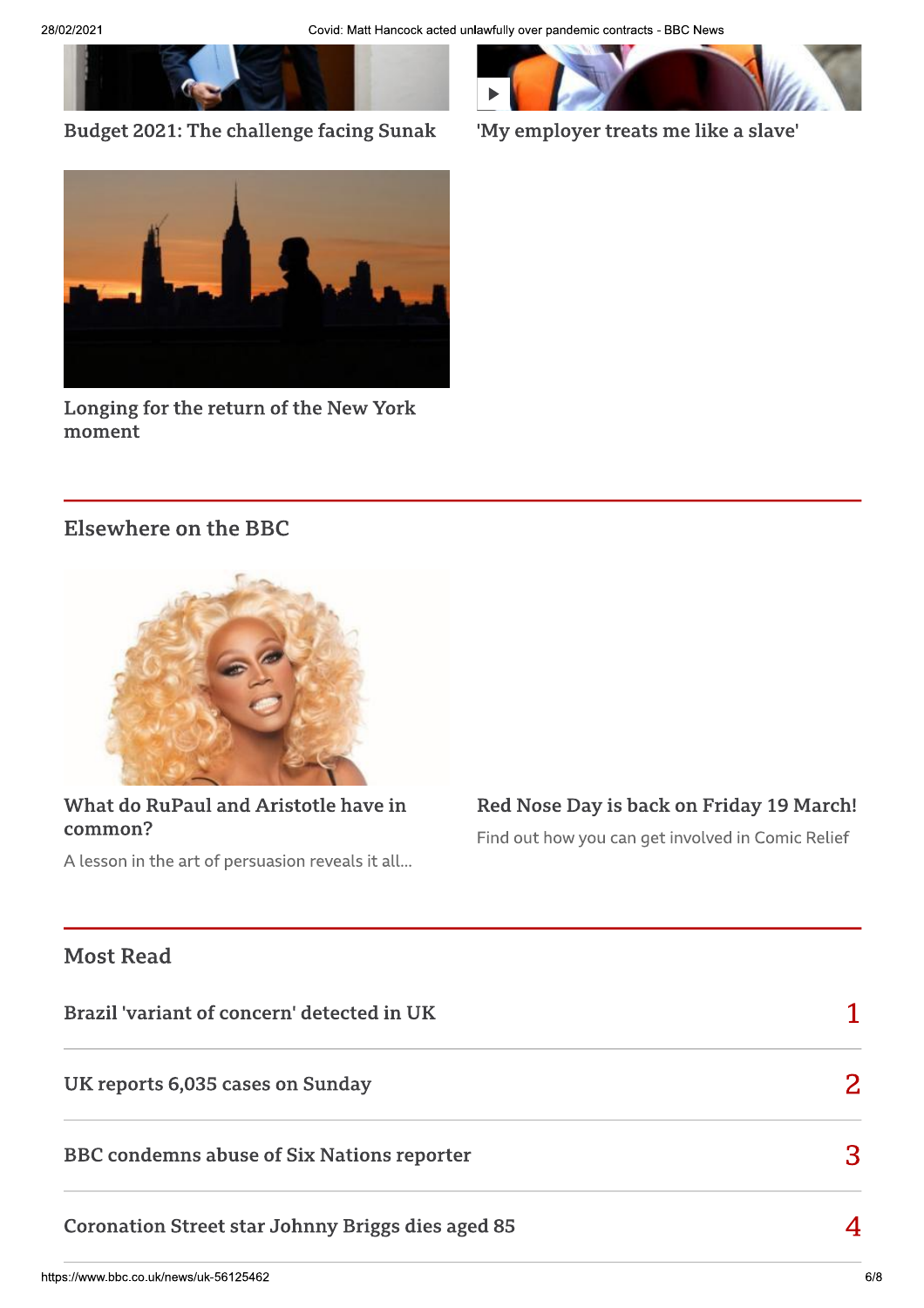| Exeter WW2 bomb: Residents not able to go home     | 5 |
|----------------------------------------------------|---|
| More than 20m in UK have had first Covid jab       | 6 |
| Trump to return to political stage at conference   | 7 |
| Sunak pledges help in 'remaining stages of crisis' | 8 |
| 'Daddy's train has been in a train crash'          | 9 |
| No confidence vote looming over legal advice       |   |

**BBC News Services** 

On your mobile

On smart speakers

Get news alerts

**Contact BBC News** 

## **BBC iPlayer: Like Nowhere Else**

#### Will AC-12 expose the city's top cop?

 $\triangleright$ 

LINE OF DUTY

#### A stylish makeover of a tired rental